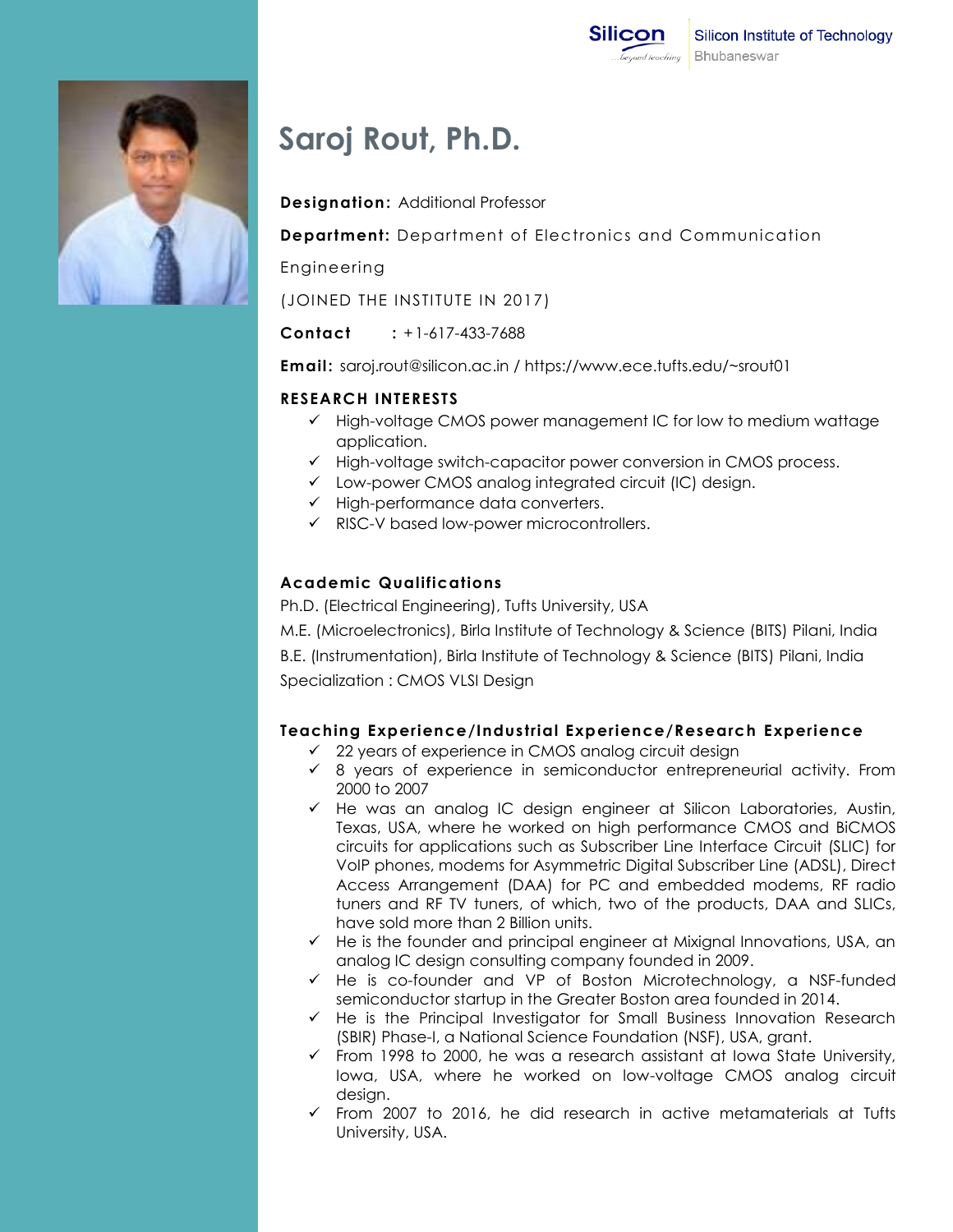$\checkmark$  From 1996 to 1998. He taught undergraduate electrical engineering courses at BITS Pilani. From 2007-2009, he taught analog circuit design to senior undergraduate students at Tufts University, USA.

#### **JOURNAL&CONFERENCES**

- [1] Sarangi S., Tripathy D., Mahapatra S.S., Rout S. (2020) "A Power- and Area-Efficient CMOS Bandgap Reference Circuit with an Integrated Voltage-Reference Branch". In: Goel N., Hasan S., Kalaichelvi V. (eds) Modelling, Simulation and Intelligent Computing. MoSICom 2020. Lecture Notes in Electrical Engineering, vol 659. Springer, Singapore. doi.org/10.1007/978-981- 15-4775-1\_16
- [2] S. Rout and S. Sonkusale, "A low-voltage high-speed terahertz spatial light modulator using active metamaterial." APL Photonics 1, 086102 (2016), doi:10.1063/1.4958739
- [3] S. Rout and S. Sonkusale, "A wireless multi-level terahertz amplitude modulator using active metamaterial-based spatial light modulation."Opt. Express 24(13) 14618-14631, June 2016.doi:10.1364/OE.24.014618
- [4] S. Rout, D. Shrekenhamer, A. C. Strikwerda, C. Bingham, R. D. Averitt, S. Sonkusale, and W. J. Padilla, "High speed terahertz modulation from metamaterials with embedded high electron mobility transistors," Opt. Express 19(10) 9968-9975, May 2011. | doi:10.1364/OE.19.009968
- [5] S. Rout, Seethalakshmy, P. Srivastava, and J. Majumdar, "Multi-modal image segmentation using a modified Hopfield neural network," Pattern Recognition, vol. 31, no. 6, pp. 743-750, Jun. 1998

#### **A N Y O T H E R**

#### **PATENTS**

- [1] S. Rout, A. Garlapati, and Q. Yu.,"Method for calibration of a system with time-multiplexed sensors", 2018, US Patent 9939290
- [2] R. Lipka, S. Rout, and A. Garlapati, "Method and system for detecting and correcting quadrature error signals from MEMS device", 2017, US Patent No. 9702898
- [3] S. Rout, A. Garlapati, and Q. Yu, "Time-Domain multiplexed signal processing block and method for use with multiple MEMS devices", 2017, U.S. Patent No. 9699534
- [4] S. Sonkusale, W. Padilla, and S. Rout, "Active Manipulation of Electromagnetic Wave Propagation in Metamaterials," 2016, U.S. Patent 9459375
- [5] L. Gao and S. Rout, "Television receiver with automatic gain control (AGC)", 2011, U.S. Patent 8009776.
- [6] T.J. Dupuis and S. Rout, "DC holding circuit," 2005, U.S. Patent 6968055